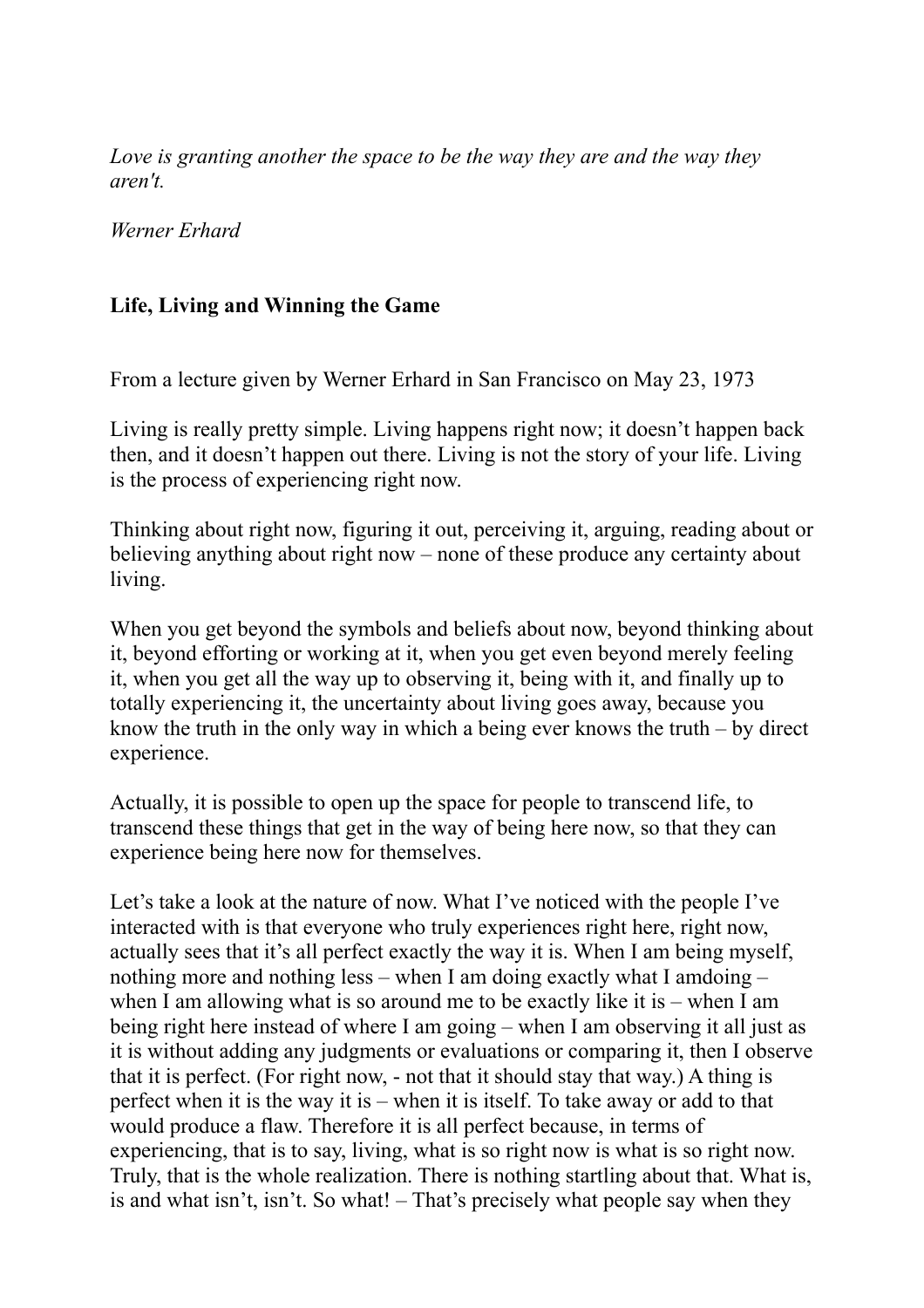find out. Enthusiastically – So What! There's an enormous freedom in experiencing that. When you can really observe and experience that, it transforms your ability to experience living. Read more...

The ball game might seem to be over at that point because you now would know the truth – what is, is and what is not – is not. You could just sit there and dig the experience of it and let it be the way it is and it is perfect. The problem is you've only handled the truth – you still have the lie to handle.

Actually, not very many of us are paying attention to living and therefore we don't get very much out of it. There's something else besides living, the thing most of us have our attention on. And that's the thing called life – the drama, the story, the illusion, the lie.

## **Life**

Life is really a totally different thing from living. Living is just what's happening right now, right this instant, and that's all perfect. Perfect means what  $is - is$ , and what  $isn't - isn't$ , and that's flawless.

Life is a bag full of stuff. It is composed of something that might be represented by all the departments in a university and all of the sections, specialties, and the subspecialties. And you have to go beyond that and get into things that aren't handled in the universities – and even into church and playing poker – all of those things.

Once you have realized yourself, once you are enlightened, you still have life to handle, and life is an uncertain machine. For most people, the practice of life is a process of self-invalidation. If you go fishing and you don't catch any fish, the next time you go fishing, it's not as much fun – you've lost some enthusiasm. If you go out again and don't catch any fish, your enthusiasm lessens and pretty soon you'd rather stay in bed.

Essentially that's the way people are about life. They'd rather stay in bed than play life. There are things like wars, and political scandals, and the job to go to every day, and your marriage, and the project you're working on, and your family, and getting along with people, and being able to communicate to someone who really doesn't want to get it, all of those things. Each one of those things is like a fishing trip with no fish. After a while you lose your enthusiasm. Let's take a look inside life and see if we can get some certainty about it.

### **Life Is Very Simple**

Actually life is very simple. What keeps it from appearing to be simple, is that it comes in a lot of different forms. You get a form called a chair and a form called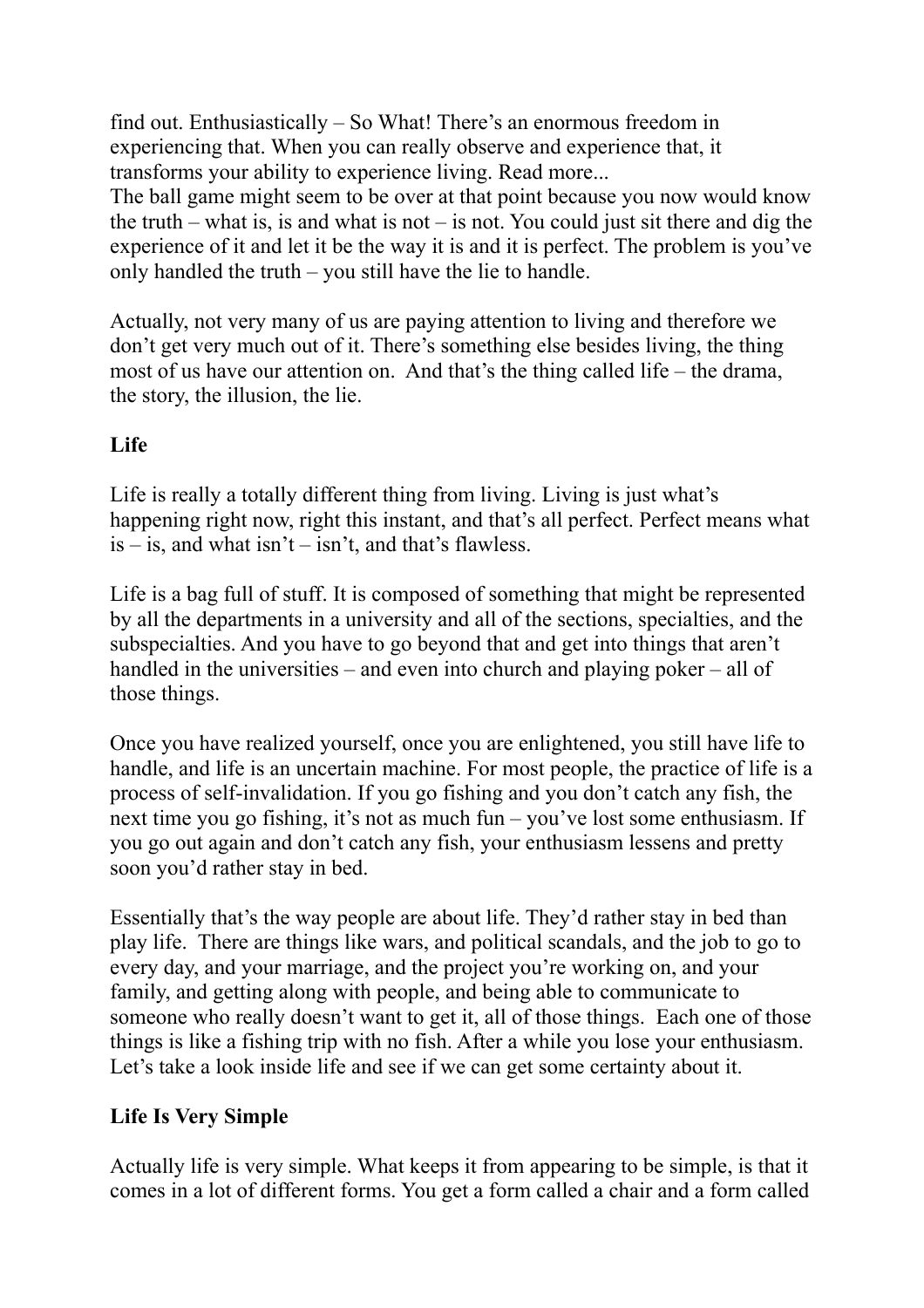a body and you get a form called a rug, and a form called a railing and a microphone, and a pair of pants, and shoes, and you get speakers and curtains and that's a whole bunch of different stuff. There are rules about chairs and bodies, and rules about rugs and about railings and microphones and shoes. You've got all these things to figure out and you just know you can't handle it all. If they would only leave you alone with chairs, instead of bringing those rugs in. If they just let you do your thing, in your own little corner of the universe, everything would be fine.

The problem is, that idea only comes from going out into the universe and not getting any fish. That gives you the idea that the answer is to not fish. In fact however, the fundamental rules for chairs and the fundamental rules for everything are exactly the same. There are some central rules in life. Once you have personally uncovered those rules for yourself, life is no longer a mystery.

## **Life Is A Game**

The most fundamental rule about life, the thing that most people overlook, is that life is a game. It annoys people to hear that life is a game, because they know that when they got up this morning it didn't feel like a game. And besides which, war isn't a game, and of course many things obviously are not games.

The truth is that all of life is a game. Games have various degrees of consequences and war games have very heavy consequences. The consequences of getting up in the morning and not feeling like getting up are heavy too. To have to go through life when you don't want to do it, to have to go to work, to have to do your job, to have to be married to that person you are married to, to not be able to be married to the person that you want – all that is heavy, with big consequences. The point is you lose your ability to play the game, to master the game, when you forget that a game is a game. In order to master life, we need to recover the realization that life is truly a game.

Let's take a look at games. If we're going to master life we need to know of what a game is composed. You don't have to figure out the rules for your marriage and your job and your interpersonal relationships and all the other games you play in life. If you understand the rules of the game, you will understand mastery of life.

First we have to start in a no – games – condition. The name of the no-games condition is living. You start playing a game from the position called living, where what is  $-$  is, and what isn't, isn't.

### **Rules Of The Game**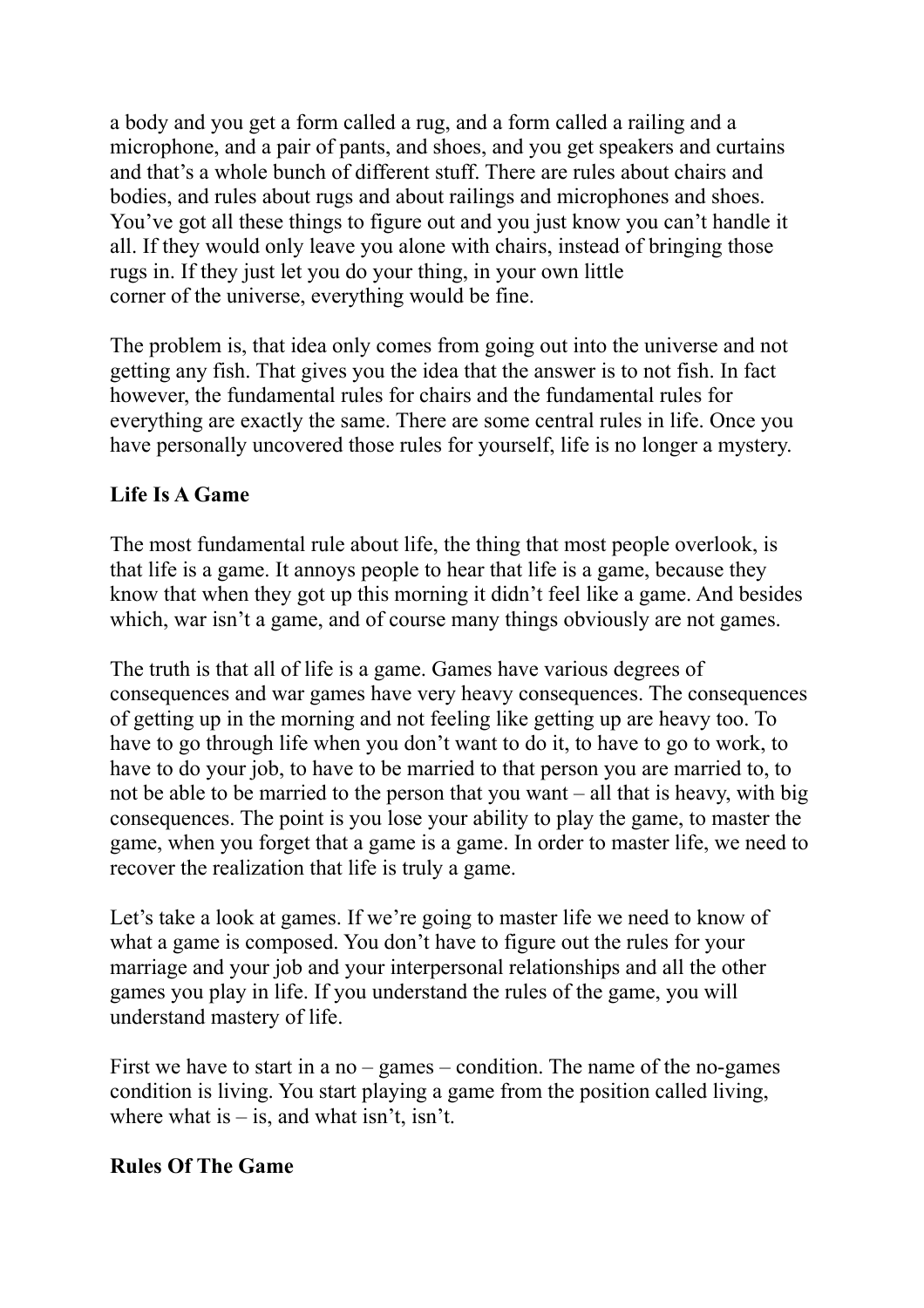To have a game you have to agree that something is more important than something else. There isn't any such thing as a game that does not include the notion that something is better than something else. Intrinsically, or livingly, nothing's better than anything else. But when you get out of livingness and move into life, you start with the notion that something's important.

To create that something's important requires agreement. For me to say that this chair is important is ridiculous. It's simply a chair. The whole issue of importance is ridiculous, except when you agree that it's important. The truth is that if everybody agrees that this chair is important, the chair becomes important – by agreement.

The second thing about a game is that what is to be important must be what isn't … because if what is is important the game is over. Life is a process in which, wherever you are, that isn't it. It's got to be someplace else. Life is a game in which what isn't is more important or better than what is. You need to get these two things: A) that importances are created by agreement alone and that nothing is intrinsically important – things actually just are; B) that in order to have a game, where you are not or what you are not has got to be more important than where you are or what you are.

The real question is, where is the aliveness in the game? Where's the happiness? And the love? And the health and the full self-expression? The purpose of living is living. Your total purpose of living is living. That's the real purpose of life, but that's not the goal in the game. The goal in the game is always to win. And that's one of the things that helps you know where it is.

#### **Goals In The Game**

It is merely represented by the goal you set – your destination and time of reaching it. Some people think the goal is it: that if I get over here and I'm not over there anymore that I've reached it, because being over here was my goal. Actually, the goal is simply what you set up to represent it. That isn't it, that's just a representation, it's the way you get to play the game. The representation is anything you agree on to represent it.

Suppose you agreed that what you wanted to be was a fireman. Then it isSuppose you agreed that what you wanted to be was a fireman. Then it is represented by being a fireman. Now suppose you are halfway to this goal and you say, "You know something, I don't think I want to be a fireman. I think I'll be a policeman." And then you say, "No, I don't think I'll be a policeman, I think I'll be a chemist." At each moment, at each step, you have the opportunity to experience living. You have the opportunity to realize the purpose (not the goal) of the game which is livingness.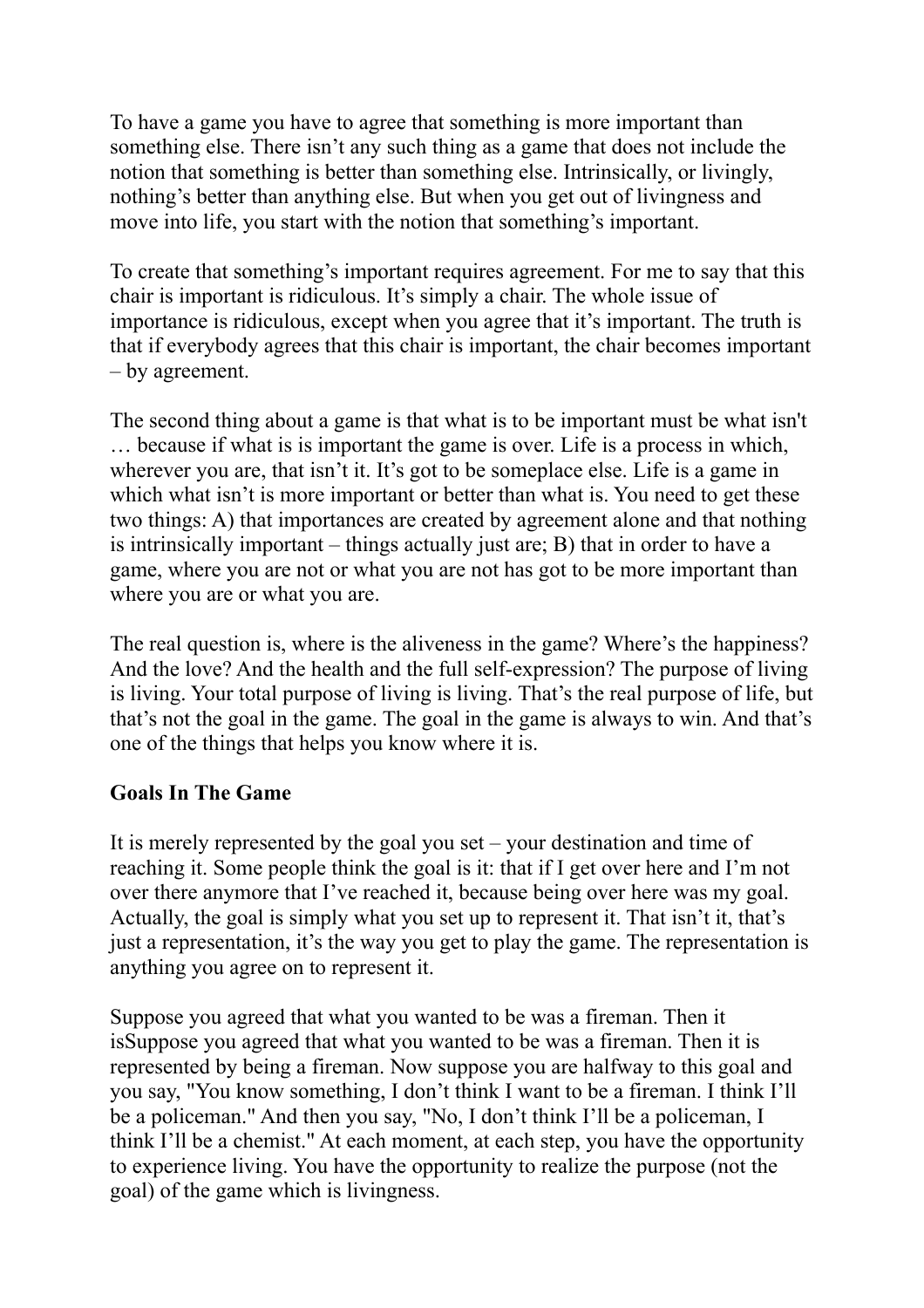To master life you simply need to know what you want. There's nothing you should want. Whatever you want is fine. There's no intrinsically valuable importance. You don't have to find it. It's whatever you say it is. Wake up in the morning and make up a goal. It doesn't make any difference. Most of you are stuck with what you say you wanted. It's all right not to want what you wanted. You can want something new now.

### **Mastering Life**

All you have to do is know where it is you want to go. It doesn't hurt to know where you are as well. Mastering life is a process of moving from where you are to where you want to be.

Let's summarize and see how simple this is:

Life is a game. A game includes the notion of importances. For something to be important, you have to agree that it's important.

Life involves the notion of importances. Importances are created by agreement or disagreement, and, in order to have a game, what's important has got to be what isn't, and in order to master life, all you have to do is to say what you want. The only complications are things that wither move you towards it, things which interfere with it or things which oppose it; forces or flows which are either moving with you, opposing you, or crossing you.

Handling Life's Complications – Flows

If you expand your purpose to include the flows in your life, you can rehabilitate your ability to be certain. What has cost us our certainty is having stopped to handle the cross flow, the counter flow, and sometimes even the helping flow.

My mother told me to do the things I now know are appropriate. But I couldn't do them when she told me to do them; I thought my mother wanted to dominate me. Had I been willing to look, I would have seen that my mother really wanted to be my mother. That's all. What my mother thought that mothers do was to tell their children what to do. She didn't care much whether I did it or not, as long as she felt good when she'd told me the right thing to do, when she'd done what she considered to be her job. If I had been wiser as a youngster, I would not have opposed my mother. But I spent almost my whole life - up until a few years ago – opposing her. In childhood I got stopped. I stopped my life in order to handle my mother. That caused me to fail at my own purposes. So I had a tremendous failed purpose in life. And with that in my life, I didn't want to go fishing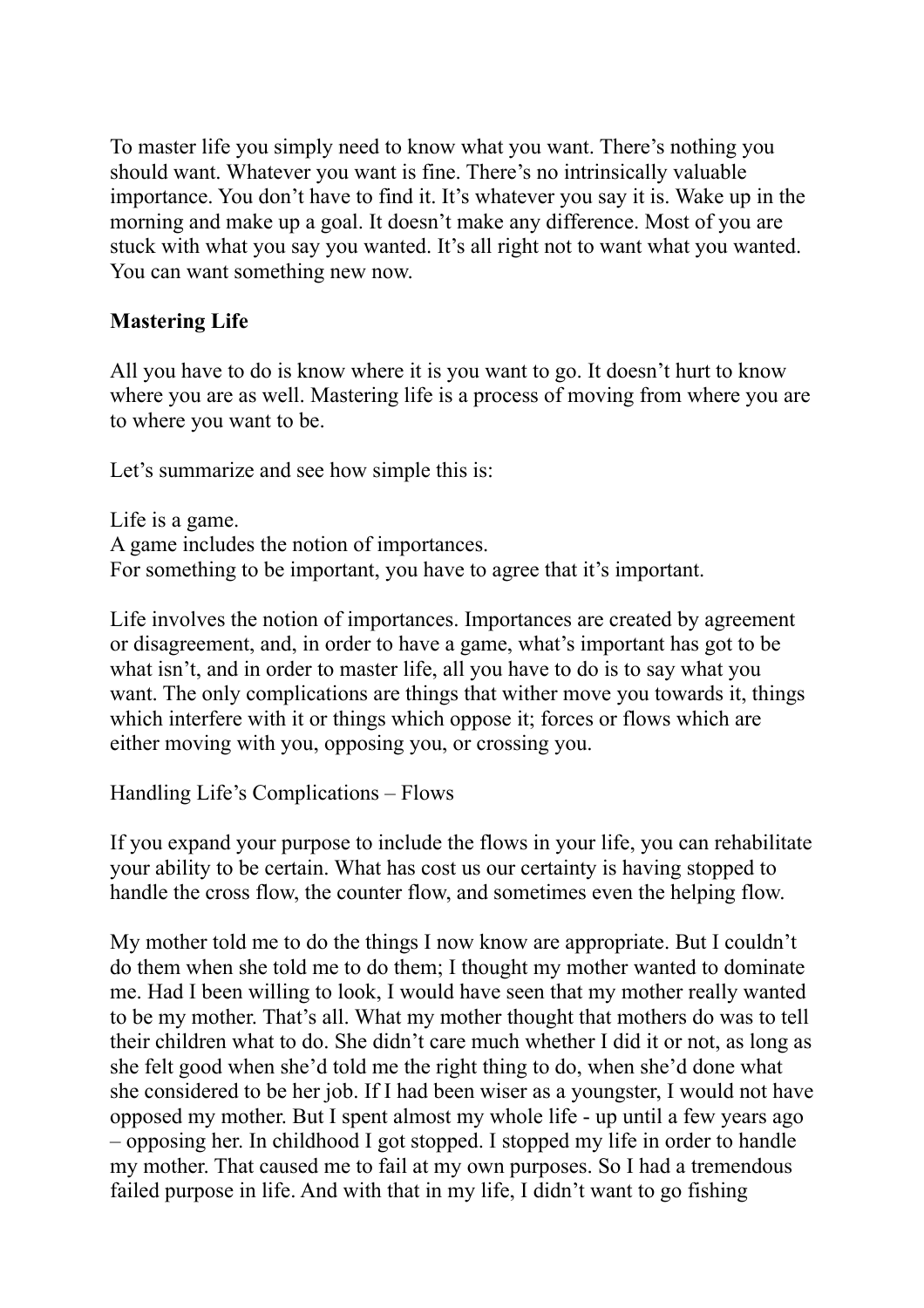anymore. I had lost the game of life. And I had lost in the only way you could ever possibly lose; by stopping to handle a threat.

Life is outrageously simple. The only thing which adds to it is the complication of somebody assisting you, crossing you, or countering you. The instant you are willing to take responsibility for what counters you and what crosses you, and what assists you – when you expand your purpose in life to handle that – you have truly mastered life. What keeps us from doing that is that we are stuck in stopping the other flows.

#### **Agreements**

Now, I'd like to discuss agreements. The problem with agreements is that they go solid. Games go solid, agreements go solid. So if you are over here and you make over there more important than over here, then over there is more important than over here. So somehow you've got to get over there. And what a lot of us have done is just not to have acknowledged that overthere is where we said we wanted to be. We are standing over here saying, "Well, I did it my way!" which makes us very right – and not very masterful. The mastery of life includes handling the agreements you've already made. One of the agreements I made was to be my mother's and father's son. I tried to break that agreement. The problem was that for a whole raft of people that agreement still existed. Instead of taking responsibility and letting go of my agreement, I broke it. By breaking it, I became subject to it. Instead of wanting to go over there, I had to not go over there. I had no choice any more.

### **Cleaning Up Your Mess**

The mastery of life includes integrity. Integrity is the process of cleaning up the mess you made. We made a whole bunch of agreements and didn't keep them. I said I wanted to be a chemist and never kept that agreement. I only made that agreement with myself, but I am very important in my life. So I have to get my agreement that it is alright to let that agreement go. Once I do that, the agreement ceases to exist. I start to look at the things that I agreed that I wanted to be, do and have and find out that it's all right not to be, do and have those now, and the agreements go.

I've also made some agreements with other people and I will have to handle those agreements. I'll have to say to whomever I made the agreement: Look, I made an agreement with you and what I'd like to do now is not to keep that agreement. I'd like to know what you need in order to be willing to give that agreement."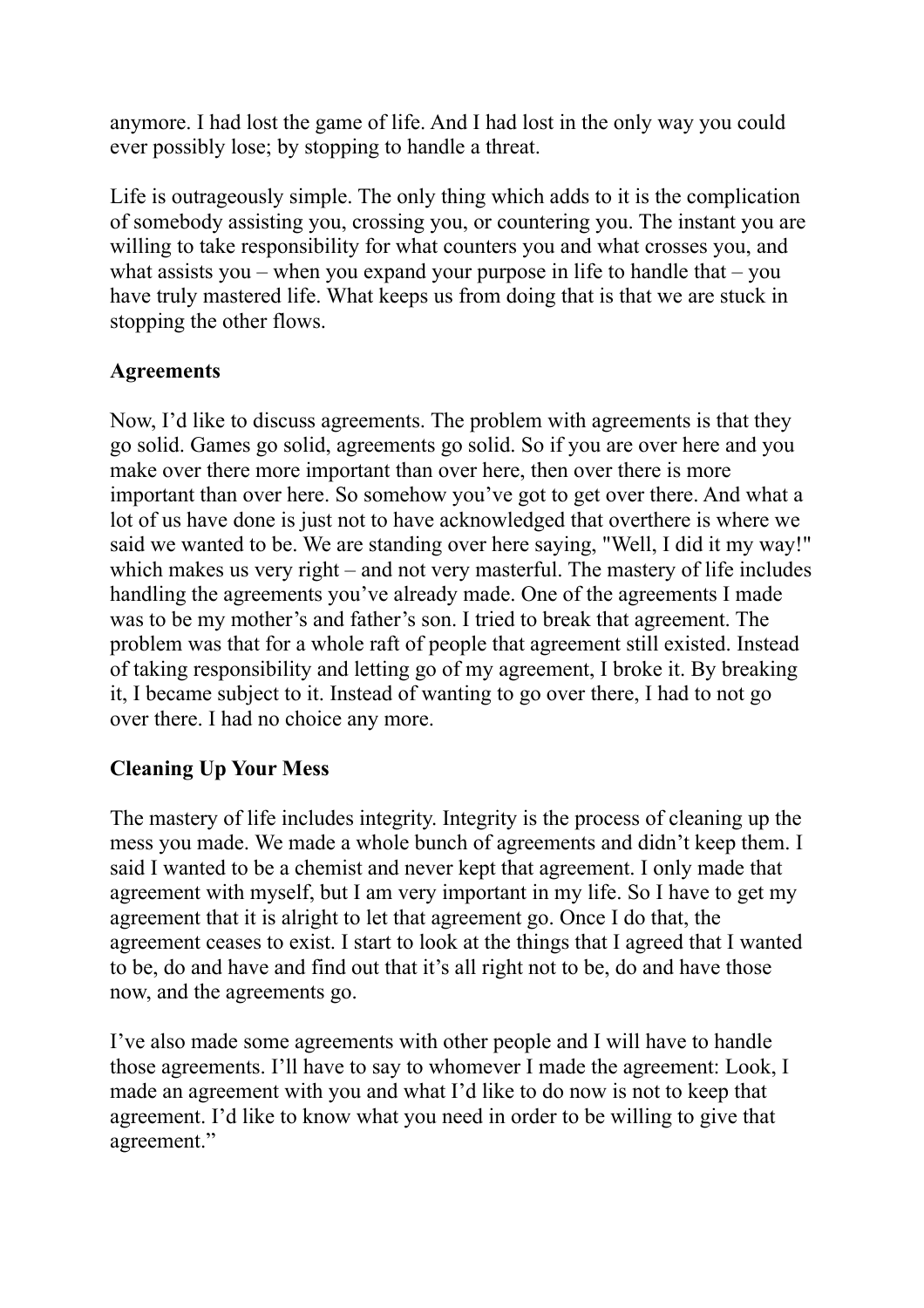In your lives there will be people that you have an inherent agreement to communicate with that you haven't communicated with. You've withheld your communication. You can go back and clean up that mess by taking responsibility and communicating with those people.

If you've left some problems unsolved in your life – and a problem unsolved in your life is one that keeps coming up – you can handle it by expanding your purposes to include solving it. All of a sudden, what was a problem ceases to be a problem. It becomes a part of the solution. For the most part, simply acknowledging to the person that you made an agreement that you didn't keep, or that you did something to them, would be enough to clean it up. Essentially, what you do is to expand your purposes – which are to make your life work – to include making their life work.

You can say, "My goal is to make my life work and for your life to work." You've got to clean up the mess with the people you have upsets with, the people you are out of sorts with. That's the beginning of mastery. You need to clean up the mess you made, whatever the mess is. To make it effortless to clean up the mess you've made, you've got to assume the point of view that your purpose in life includes cleaning it up. That allows you to move from here to there and include on the way over, cleaning up the mess. You could also stop moving from here to there and go clean up the mess you made, but that isn't necessary. If there are any things you've done wrong, and badness, any horrors, and secrets – if you've got any of that stuff in your life, you don't have to stop your life. All you have to do is expand your purposes, so that the process of getting from where you are to where you want to be includes cleaning up all the messes you've made. That takes the heaviness and horror out of it.

# **Having Your Cake And Eating It**

It's all right for you to get back into the game and to play it totally. It's all right for you to expand your purposes in life to get what you want out of life and clean up the mess you've made. "You mean, I don't have to make up for all the bad tings I've done before my life can start?" Truly, you don't have to make up for all the bad things you've done. And in order to master life, you will have to clean up the mess you've made. If you can simply expand your purposes – in other words, if you can allow your purpose to be aliveness: love, health, happiness and full self expression – if you can allow that to be the purpose for which you play the game, the purpose for which you've made the other things; if you can allow that purpose of aliveness to expand and include cleaning up the mess you've made you can have your cake and eat it too.

# **Letting Go Of Your Failed Purposes**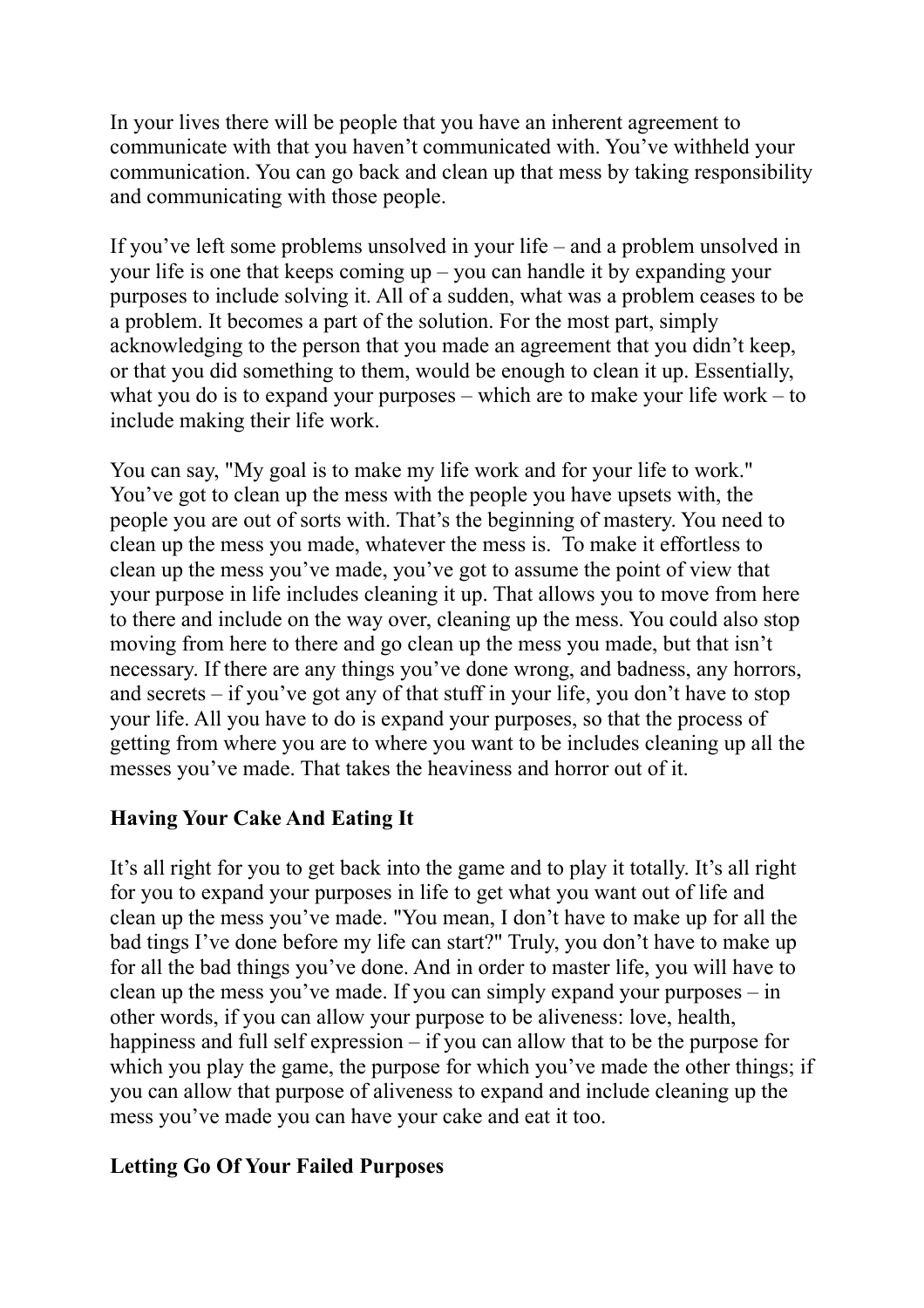Another part of mastering life is to let go of some of your failed purposes. If you can acknowledge the things in life that you have let go of, and either rehabilitate your desire to achieve them or let go of achieving them, they stop being stops for you. If you found something in life you wanted to be that you don't think you can be, you can be that. If you found something in life that you wanted to do and you don't think you can do that, you can do that. If you found something in life that you wanted to have, that you don't think you can have, you can have it. You need to expand your purpose to include whatever it is that's stopping you from being that, or doing it or having it.

For whatever you wanted to have that you don't think you can have, see what it is that's keeping you from having that. See what it is that's keeping you from having that. See what it is that that thing wants.

#### **Summing Up**

Let me sum up. You can get inside that collection of reasons called your mind and complicate it to whatever degree you'd like to complicate it. But when all is said and done, life is a game. Some of the games have enormous consequences. However, if you get stuck in the importance of it, then you no longer see that it's a game. Even when the consequences are enormous, you need to realize it's a game. Everything in life is a game, except living.

Living is not a game. Living is simply what is. In order to have a game, what isn't has to be more important than what is. You make a game by saying that you're going to get to what isn't and that you're going to get there from what is. So you need to know what is, to know what you're going from, and you need to know what you want to that you know what isn't, to know what you're going to. And then its just a process of strolling over there, and the only thing that complicates it are other flows. When you see another flow coming at you, what to do is not to stop and handle the other flow. What to do when you see another flow moving in our life, when you see something that is keeping you from where you're going, when you see something is bothering you or nagging at you…. What to do is to observe it to see what it wants, and expand your purposes to include what it wants. You have at that point mastered the situation.

Your life is really composed of where you are, and where you're going to be. All of the things in life that are a problem for you, all of the stops in your life, are truly a part of your getting there. You cannot fail. You can make it take a little longer; you can walk over here and hit a barrier and stand around and dance with it and do all kinds of things, but eventually you get on with it.

The only reason we've talked about mastering life is so that you can get beyond life to the thing called living. You can transcend life. There's an enormous value